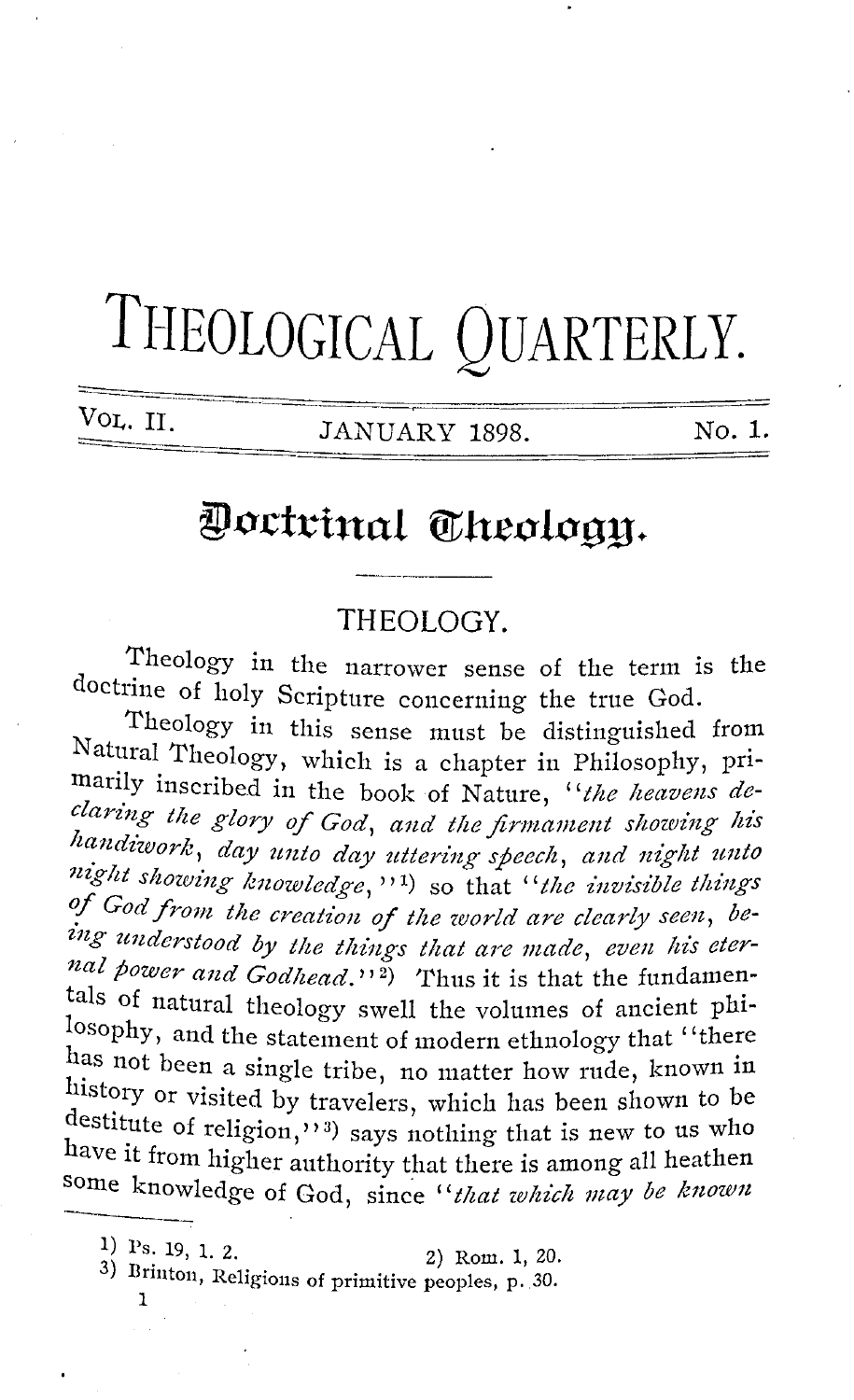### Historical Theoloan.

#### **A TYPICAL PERSECUTION.**

"Beware of men: for they will deliver you up to the *councils, and they will scourge you in their synagogues.* And ye shall be brought before governors and kings for my *sake, for a testimony against them and the Gentiles .* ... And the brother shall deliver up the brother to death, and *the father the child: and the children shall rise up against their parents and cause them to be jut to death. And ye shall be hated of all men for my name's sake. 1)* If *ye were of the world, the world would love his own: but because ye are ,iot of the world, but I have chosen you out of the world, therefore the world hateth you. Remember the word that I* said unto you, The servant is not greater than his lord. I said they have persecuted me, they will also persecute you.<sup>2</sup>) With these and similar predictions Christ announced to his disciples that persecutions at the hands of both Jews and Gentiles awaited them; persecutions prompted by the hatred of the world; persecutions not so much for crimes imputed to them, as for the sake of the name they should bear; persecutions in and out of the courts; persecutions to the death.

It was on the birthday of the church of the New Testament, that the fulfillment of these predictions began. While some were amazed and in doubt concerning what they saw and heard on that day of Pentecost, *others mocking said,*  '' *These men are full of new wine.''* 3) And not many days had passed before from words it had come to blows and imprisonment;<sup>4)</sup> and again not many days elapsed before the blood of Stephen, the protomartyr, had been shed,<sup>5)</sup> and

1) Matt. 10, 17. 18. 21. 22.

5) Acts 6 and 7.

3

- 2) John 15, 19. 20.
- 4) Acts 4, 3; 5, 18. 40.

 $\lambda$ 

<sup>3)</sup> Acts 2, 13.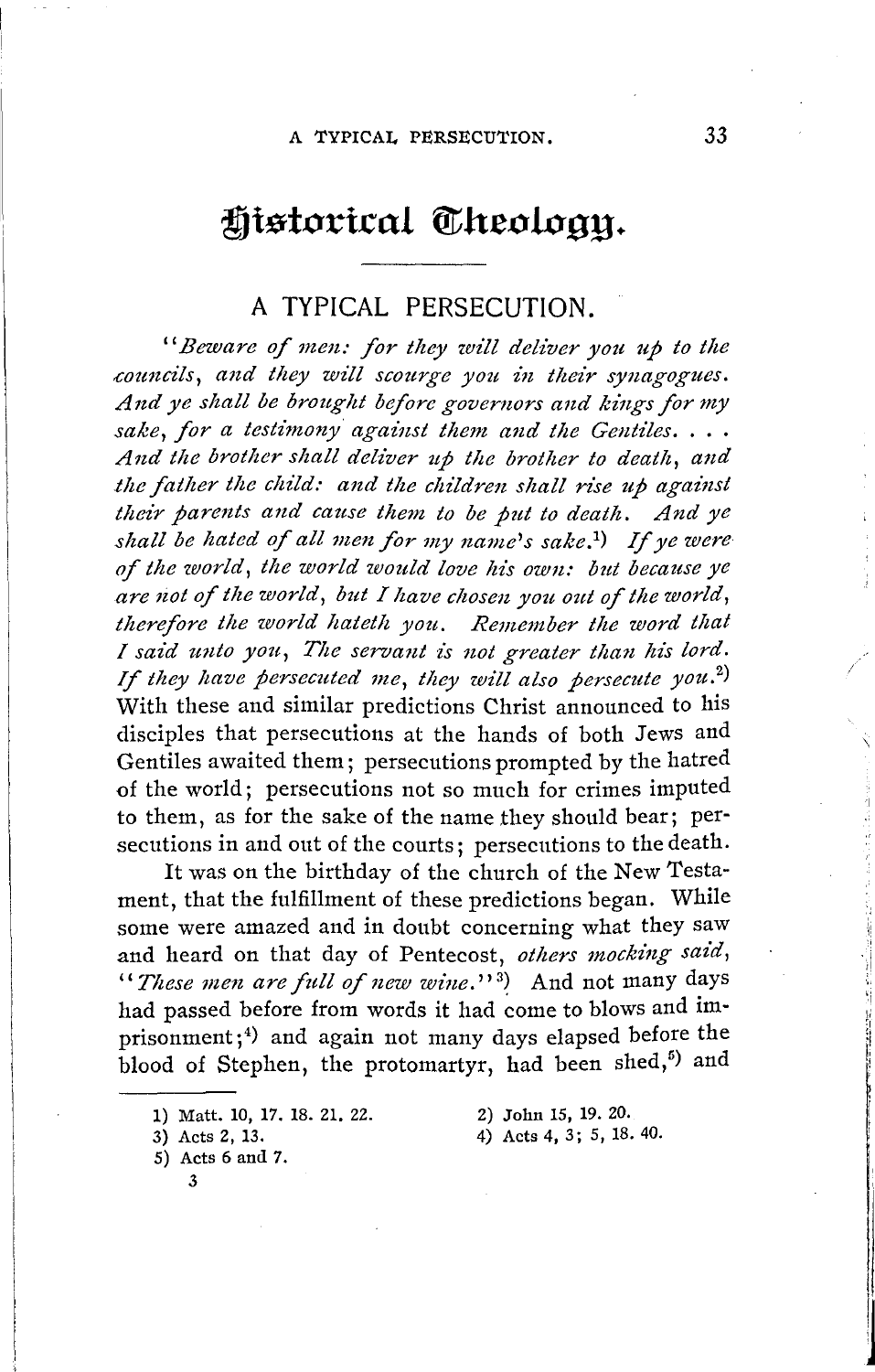" there was a great persecution against the church which was *at Jerusalem, and they were all scattered abroad through-* . *out the regions of Judaea and Sanzaria. 1)* Again but a . little while, and the infidel joined hands with the zealots; Herod the king stretched forth his hands to vex certain of the church: and he killed James, the brother of John, with *the sword; and because he saw it pleased the Jews, he proceeded further to take Peter also. 2)* 

How could it be otherwise? The popular party of the Jewish people at the beginning of the Christian era was that of the Pharisees, the national party of Jewish patriots who insisted upon the maintenance of the Jewish traditions and gloried in the past and what they anticipated as the future of their race. To these Pharisees, who in their bloated pride were as unwilling to render unto Cesar the things that were Cesar's, as they were to render unto God the things that were God's, a Messiah who enjoined both was offensive, and a gospel of universal grace was a stumbling-block, and a fast growing following of that Messiah and gospel was a menace to their prestige, their religious, social and political standing in the community.

Then there were also Sadducees, a set of materialistic bonvivants, who fattened on the barter carried on in and about the temple courts, turning the sanctuary of God into a house of merchandise, and bent upon the undisturbed enjoyment of the lust of the eyes and the lust of the flesh and the pride of life even under the yoke of gentile rulers, with whom they contrived to maintain a *modus vivendi* to suit their propensities. To them a Messiah whose kingdom was not of this world, and who had repeatedly driven their venders of oxen and sheep and doves and their money-changers out of the temple, was precisely where they would have him be when he was crucified, dead and buried, and to preach him risen from the dead, ascended into heaven, and sitting

1) Acts 8, 1. 2) Acts 12, 1-3.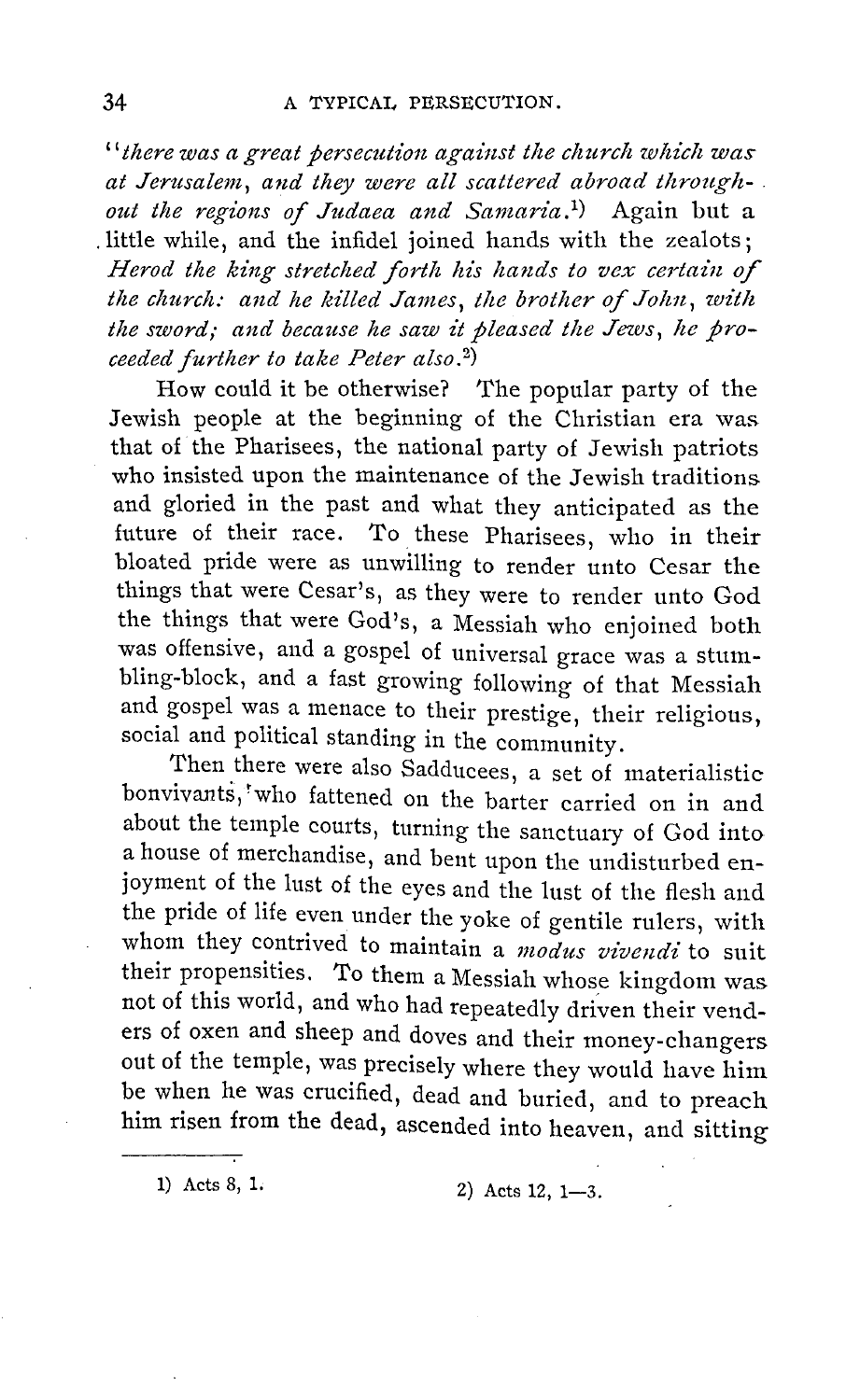at the right hand of God,, whence he should come to judge the quick and the dead, was an offense which claimed their attention and roused their indignation.<sup>1)</sup> A religion and church which had no longer any use for the levitical cult of types and shadows, nor for anything that was specifically Jewish and of a superseded dispensation, was in direct opposition to what the Pharisees and the Sadducees jointly or respectively considered their paramount interests.

In this respect, the first persecution of the primitive church was typical of all the later persecutions of Christianity. Wherever this religion gained a foothold, it clashed with the temporal interests of many who were themselves unwilling to embrace the faith of the Gospel, and who found it to their disadvantage when others came under the direct influence of this religion. Thus the masters of that damsel at Philippi,<sup>2</sup>) Demetrius and his fellow silversmiths at Ephesus,<sup>3)</sup> the heathen priests and cattle dealers and those concerned in the sale of fodder, $^4$ ) and many others who depended on heathen worships and practices for all or a part of their income, would very naturally resort to persecution against those who infringed upon their material and other temporal interests. The saying of Erasmus is well known, who defined Luther's sin as having consisted in laying hold of the pope's crown and the bellies of the monks, and it is significant that the great conflict of the sixteenth century had its starting point, though not its hinging point, in the sale of indulgences.

The conflict of the first century, too, between Judaism and Christianity, had other and deeper reasons beside those concomitant infringements upon the material interests of the impugners of the faith and its adherents. Christianity is in its very nature uncompromising and aggressive. It is the only true religion, and with this claim it stepped before

3) Acts 19, 23 ff.

,, I,,

<sup>1)</sup> Acts 4, 1-3; 5, 17. 18.

<sup>2)</sup> Acts 16, 16 ff. 4) Plinii Epp. X, 97.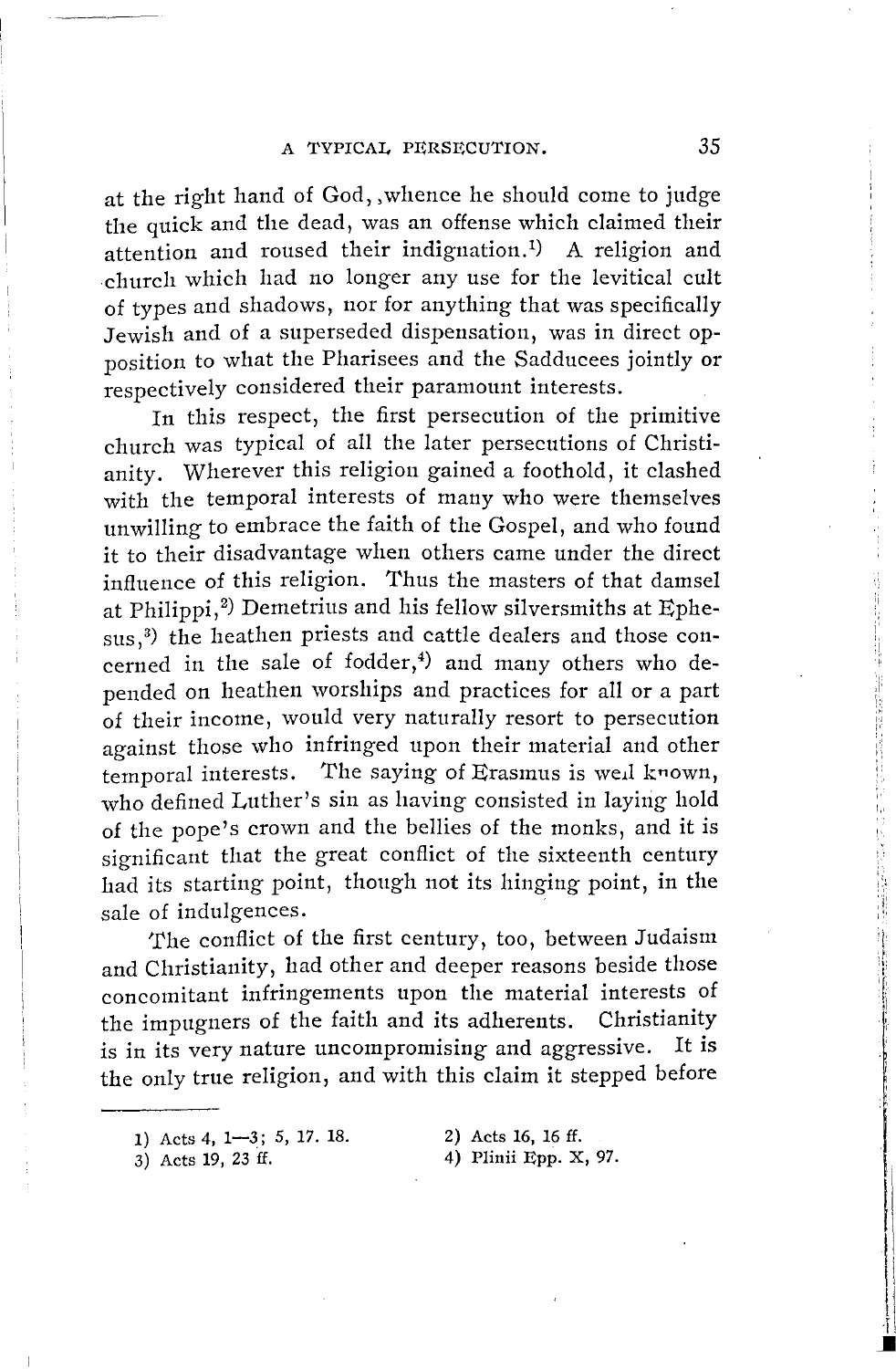the world and, first of all, before that people which prided itself as being God's own peculiar people. In his pentecostal sermon Peter exhorted his hearers to repent and be baptized, *every one of them,* in the name of Jesus, and thus to save themselves from this untoward generation.<sup>1</sup>) The words of Moses, saying, "And it shall come to pass, that every soul which will not hear that prophet shall be destroyed *from among the people*,"<sup>2</sup>) the apostles boldly applied to Jesus of Nazareth, and in the face of the Jewish senate they declared: "*Neither is there salvation in any other; for there* is none other name under heaven given among men whereby *we must be saved.''* <sup>3</sup> ) Against language like this every fibre of the Pharisee and of the Sadducee alike, and of every selfconceited Jew, the separatistic Essene, with his self-devised asceticism, not excepted, would naturally revolt. Such language had not been used even by the Roman conquerors. The Roman yoke, galling as it was, had been adjusted to the Jewish neck in a manner calculated to assuage the feelings of a vanquished nation and permitting the Jew to remain essentially a Jew. Being a Roman province of the second rank, Judaea, though not wholly exempt from Roman garrison, was not burdened down with legionaries; but a moderate force of inferior infantry and cavalry was stationed at Caesarea. Though a Roman military commander resided in the royal castle at Jerusalem, his garrison was small, and only during the concourse of the multitudes at the festival seasons additional troops were quartered near the temple. When the soldiers marched into the city, they came without their standards, which, being offensive to the Jews on account of the imperial effigies, were left at Caesarea. Gentiles were, under penalty of death, prohibited from entering the interior of the temple, and tablets warning the foreigner to keep out or take the consequences were placed conspic-

<sup>1)</sup> Acts 2, 38. 40.

<sup>2)</sup> Acts 3, 23.

<sup>3)</sup> Acts 4, 12.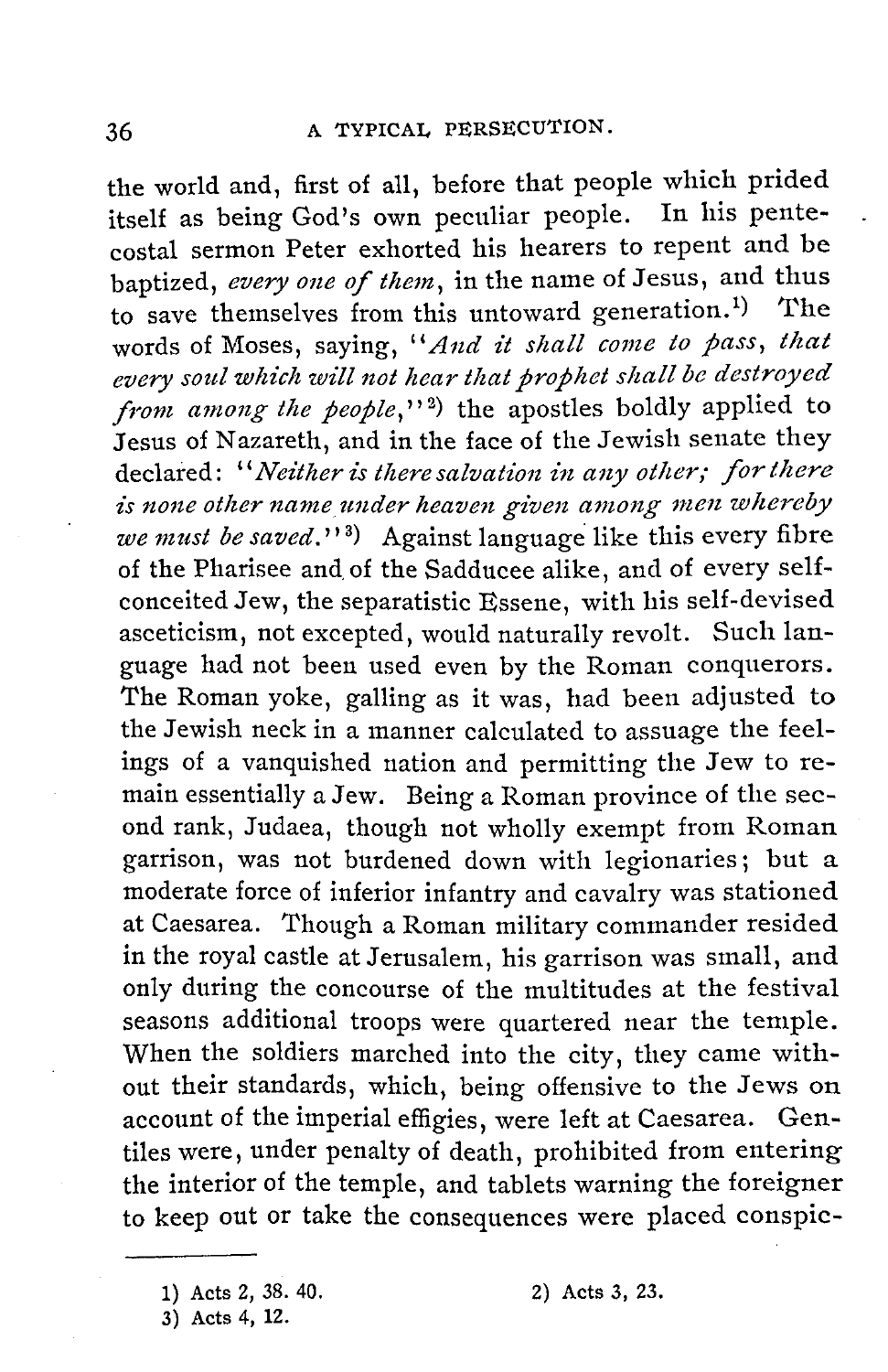uously on the marble barrier which separated the outer galleries from the inner temple. The municipal government was largely in the hands of the Synedrium with the high priest at its head and the past high priests as prominent members, and while the death penalty could be executed only after confirmation by the imperial governor, the native council exercised a certain jurisdiction even in criminal cases. All these and similar concessions, though they were not sufficient to prevent the final conflict in the face of the exactions and oppressions perpetrated by the procurators and their subordinates, could not but operate as palliatives as far as they went. But Christianity knew of no such compromise with Judaism. Considerate as the Christians showed themselves in the use of their Christian liberty with regard to certain *adiaphora,* they allowed no high priest or synedrium to exercise any measure of authority or jurisdiction in the affairs of the church. Enjoined from preaching they preached, obeying God rather that men,<sup>1</sup>) although those men were the high priests and the council assembled as court in banc.<sup>2</sup>) They boldly identified themselves with the Nazarene whom the rulers of the people had slain and hanged on a tree,<sup>3)</sup> and laid the blame for a judicial murder at the door not chiefly of Pilate,<sup>4</sup>) but of the Jews and their leaders, whose ignorance they admitted as an extenuating circumstance. 5) And this arraignment was all the more exasperating inasmuch as it carried conviction with it, and the unlearned and ignorant men of Galilee $^6$ ) were magnified by the people of the capital,<sup>7</sup> and their adherents multiplied from three thousand to five thousand, $6$  and believers were still added, multitudes both of men and women,<sup>9</sup>) and the movement not only spread to the cities round about,<sup>10</sup>) while

- 1) Acts 5, 29.
- 3) Acts 3, 12-17; 5, 30.
- 
- 2) Ibid. v. 26. 28. 4) Acts 3, 13.
- $5)$  Acts 3, 13-17; cf. 4, 10. 11; 5, 30.
- 6) Acts 4, 13.
- 8) Acts 4, 4.
- 10) Acts 5, 16.
- 
- 7) Acts 5, 13.
- 9) Acts 5, 14.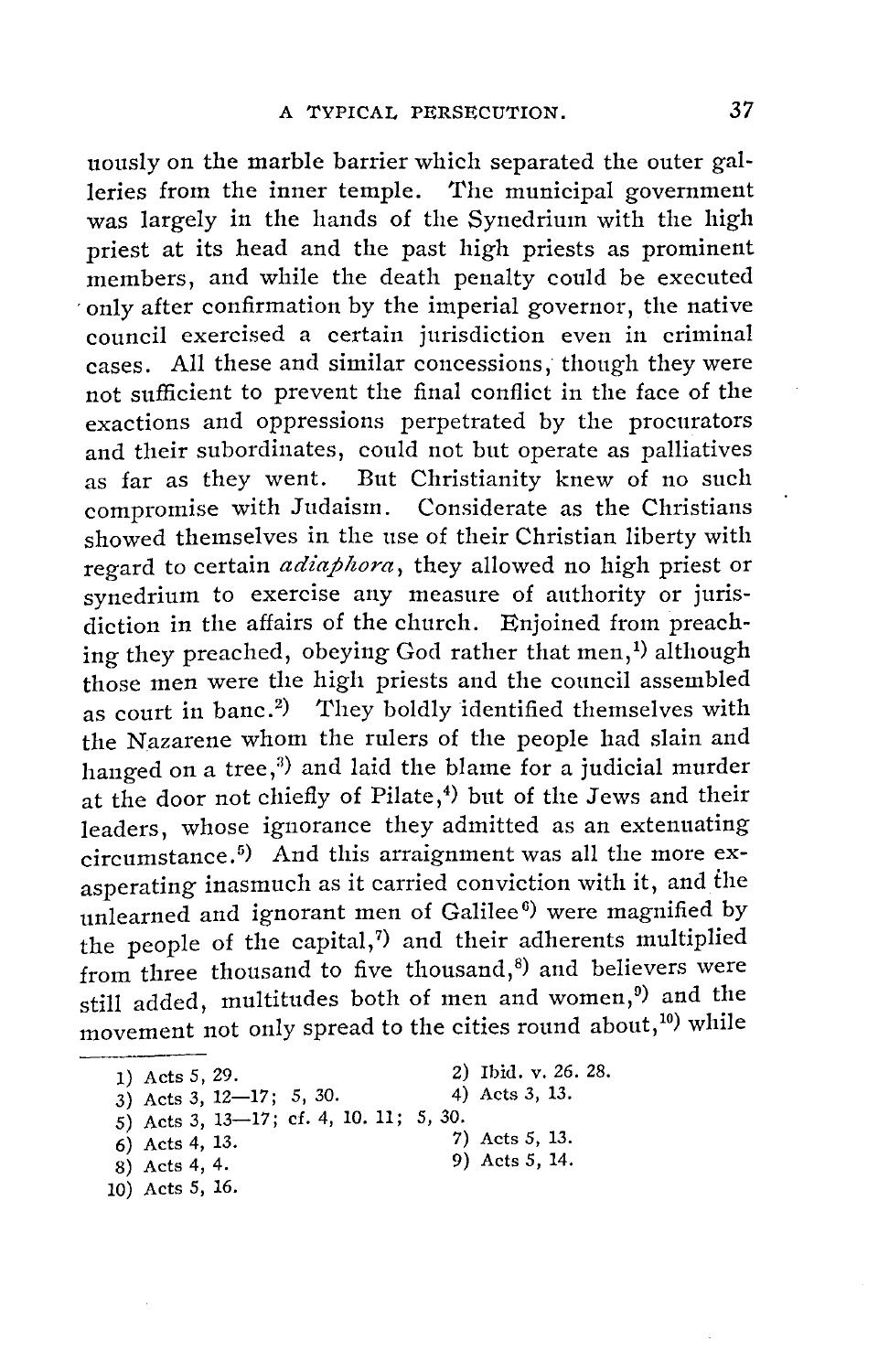the number of disciples still multiplied among the common people at Jerusalem, but gained a foothold even among the aristocracy, and a great company of the priests were obedient to the faith.<sup>1)</sup> This uncompromising and aggressive character of Christianity asserted itself everywhere and persistently, and that in a syncretistic age, when Pilate's skeptical query, "What is truth?" pervaded not only the philosophy and theology of the Gentiles, but also the progressive Jewish scholasticism imported from Alexandria into some of the Synagogues of Jerusalem. 2) Such boldness and presumption on the part of "unlearned and ignorant  ${\rm men''}$  3) of Galilee could not be tolerated, and since these men were not open to argument, but demanded unqualified faith and, what was worse, also found it, not only among the common people, but even among the priests, 4) sterner measures must be resorted to, threats, imprisonment, the scourge, deadly boulders, and the executioner's sword.-As a parallel, we quote the words of Pliny to Traian on the persecution in Bithynia. He says: "Those who confessed I have interrogated a second and a third time, threatening punishment; if they persevered, I commanded them to be led out to death. For I doubted not that, whatever it was that they confessed, such stubbornness and inflexible obstinacy must certainly be punished."<sup>5</sup>) That a class of men should sacrifice comfort and property and honor and liberty and life for a *doctrine* which differed from every other doctrine past or present, and claimed that on the acceptance of this doctrine their own and all other people's temporal and eternal welfare depended, and held the propagation of this doctrine to be their sublime and solemn duty in the face of all

3) Acts 4, 13. 4) Acts 6, 7.

<sup>1)</sup> Acts 6, 7. 2) Acts 6, 9.

<sup>5)</sup> Confitentes iterum ac tertio interrogavi, supplicium minatus; perseverantes duci jussi. Neque enim dubitabam, qualecunque esset quod faterentur, pertinaciam certe et inflexibilem obstinatiam debere puniri. *Plinii epp. X, 97.*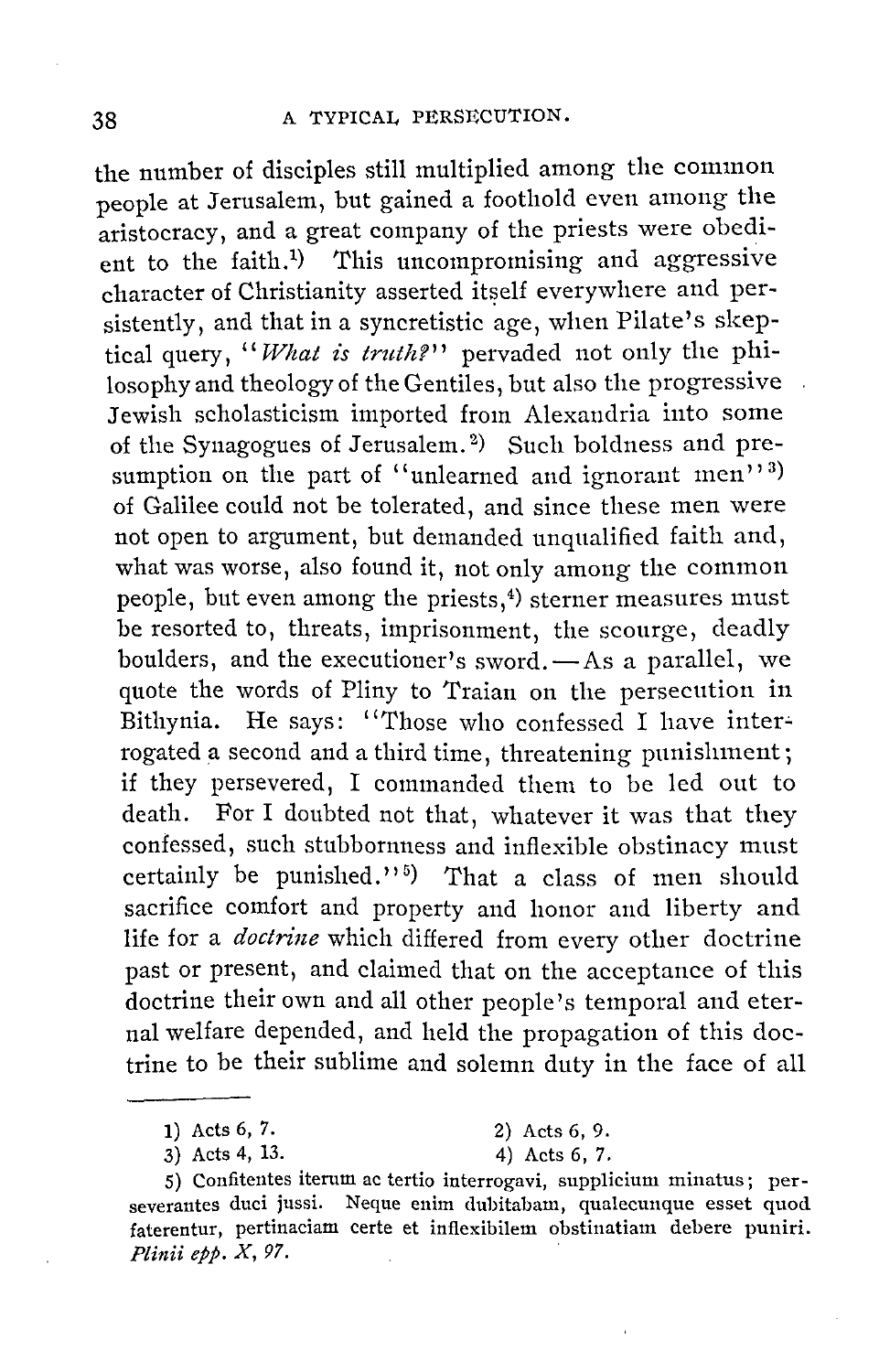obstacles, was to the heathen mind sufficient to stamp those men a dangerous element of society, a set of fanatics and cranks, who fanaticized or duped the simple-minded and disturbed the peace of individuals, families, and society at large. Hence Tacitus terms Christianity a "baneful superstition" which, "having been once subdued, broke out anew;"<sup>1)</sup> and Suetonius mentions the suppression of "the Christians, a class of men affected with a new and malicious superstition,"<sup>2)</sup> among the restrictive and coercive procedures instituted by Nero against a number of social evils in the capital of the empire, $3$ ) such as the saloons and the vagabonding charioteers. This policy continued throughout the age of persecution under the pagan empire, and it was their uncompromising maintenance of the Nicene doctrine which brought upon Athanasius and others the exiles and various acts of violence they were made to suffer under so-called Christian emperors who deemed themselves the bishops of external affairs. - But this brings us near another parallelism between the first and later persecutions.

The Jewish government under which the church at Jerusalem lived and suffered held civil and ecclesiastical<br>euthority not only coupled, but united. The Romans had authority not only coupled, but united. granted to the Jews as to other conquered nations the privilege of retaining their natural religion with its priesthood and worship, public and private. The Synedrion at Jerusalem, which had under the Seleucids exercised the supreme management of the religious affairs of all the Jews, and, largely, the administration of the secular government of the city, was allowed to continue its functions under the Roman rule. "To this Synedrion and its high priest, who

<sup>1)</sup> Repressaque in praesens exitiabilis superstitio rursus erumpebat. *Taciti Ann. XV, 45.* 

<sup>2)</sup> Christiani, genus homimun superstitiouis novae ac maleficae. Sue-

tonii Nero, 16.<br>3) Multa sub eo et animadversa severe et coercita, cet. *Ibid*.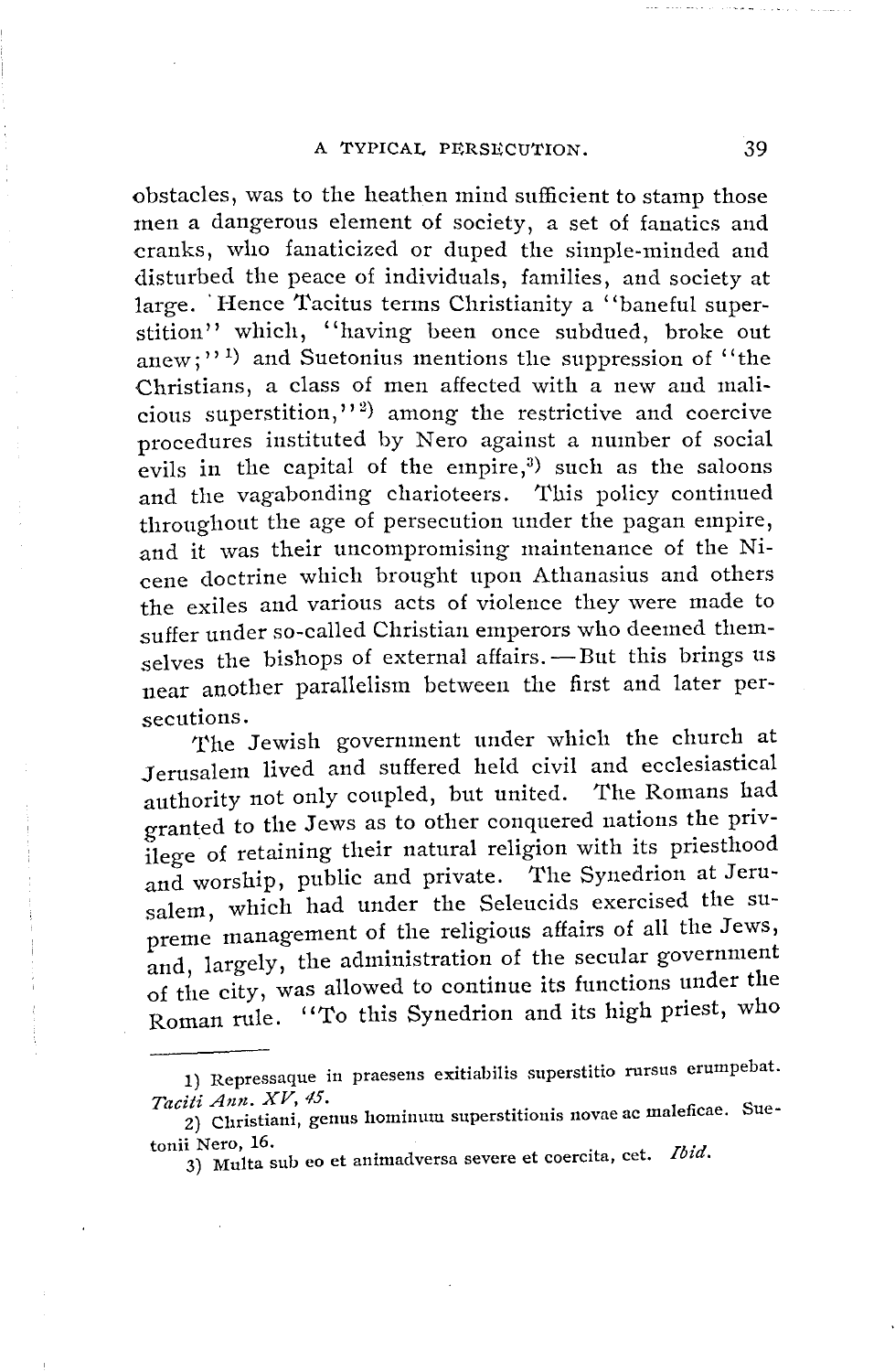was now nominated by the procurator as representative of the imperial suzerain, the Roman government left or committed that jurisdiction which in the Hellenic subject communities belonged to the urban authorities and the common councils. With indifferent short-sightedness it allowed to the transcendental Messianism of the Pharisees free course, and to the by no means transcendental land-consistoryacting until the Messiah should arrive-tolerably free sway in affairs of faith, of manners, and of law, where Roman interests were not directly affected thereby. This applied in particular to the administration of justice. It is true that, as far as Roman burgesses were concerned in the matter, justice in civil as in criminal affairs must have been reserved for the Roman tribunals even already before the annexation of the land. But civil justice over the Jews remained even after the annexation chiefly with the local authority."<sup>1</sup>) This blending of spiritual and secular authority and jurisdiction naturally resulted in persecution when such as were subject to authorities thus constituted exposed themselves to spiritual censure backed up by police power and its various organs. Thus it was that the very first collision of the apostles with the "priests" also brought them into contact with the captain of the temple,<sup>2</sup>) and that ''being grieved that they taught the people and preached through Jesus the resurrection from the dead," $3$ ) which was certainly not a secular offense, "they laid hands on them and put them in hold,"<sup>4</sup>) which was certainly not a spiritual measure. Again, when the high priest and they that were with him were filled with indignation at the failure of the apostles to heed the prohibition of preaching in Jesus' name,<sup>5)</sup> and at their healing the sick,<sup>6)</sup> this signified to the

- 6) Acts 5, 16. 17.
- 3) Acts 4, 2.
- 5) Acts 5, 17. 28.

i'' 'iii 1,1·:  $\mathbf{r}$ 

, .... ~·

<sup>1)</sup> Mommsen, the Provinces of the Roman Empire, transl. by W. P. Dickson; Vol. II, p. 204.

<sup>2)</sup> Acts 4, 1.

<sup>4)</sup> Acts 4, 3.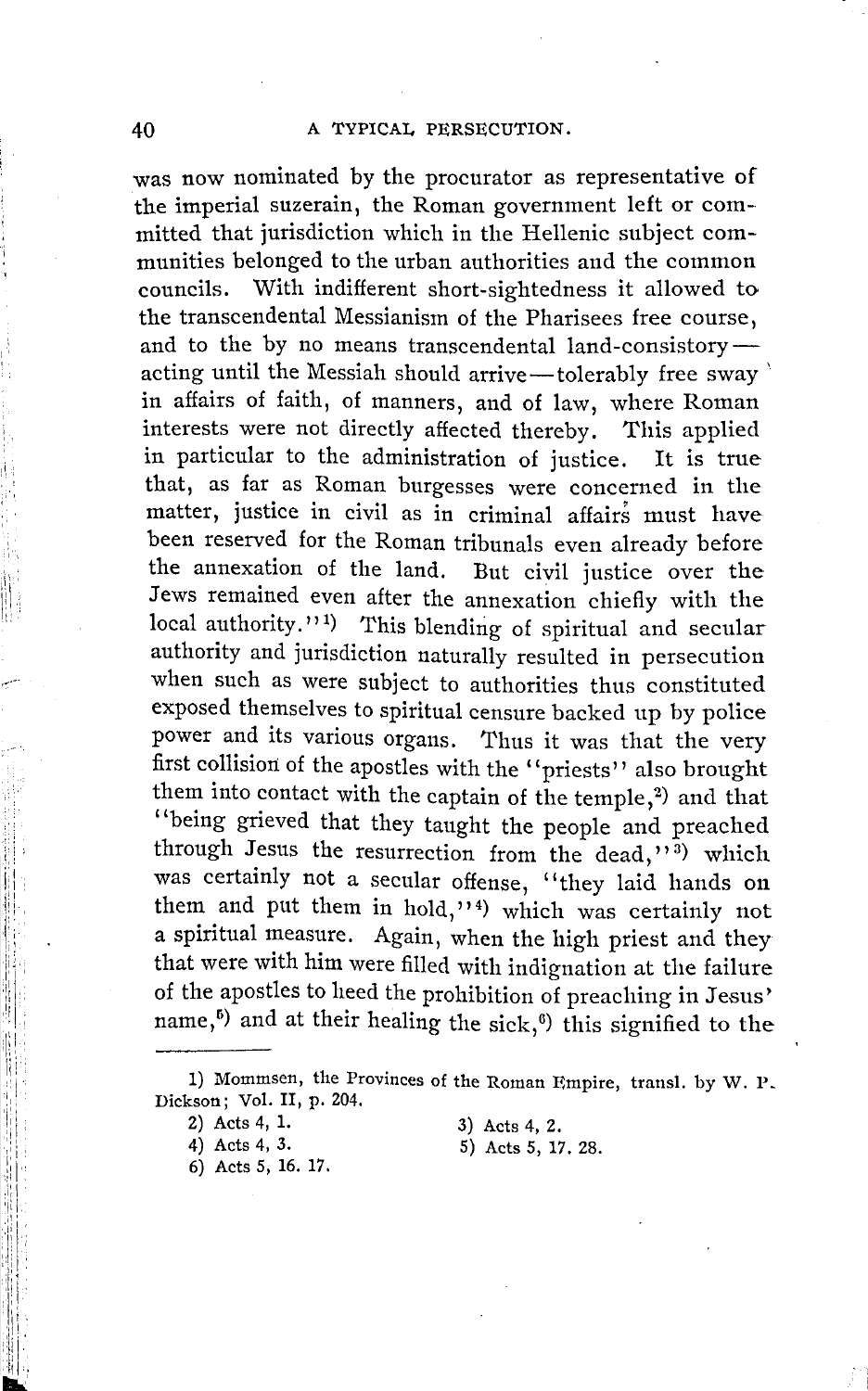offenders incarceration in the common prison<sup>1)</sup> and the laying on of hands by the captain and the officers,<sup>2</sup>) and an ignominious beating.<sup>3)</sup> And in the progress of the persecution, authority and commission from the high priest and the estate of the elders sufficed to bring imprisonment and death, not upon thieves and murderers, but upon "the saints," men and women of "this way" preached by the apostles in the name of Jesus. 4) Here we have another point in which this persecution foreshadowed future persecutions. Throughout the Roman empire religion was looked upon as an affair of the state; the gods of Rome were state gods, their priests were state officials; the Emperor himself was Pontifex Maximus, the high priest of the empire; and a religious offense was not a sin, but a crime. Behold the consequence. Pliny, a civil magistrate, inflicts the death penalty upon the Christians of his province, who had' 'bound themselves by a sacrament, not for any criminal purpose, but that they would not commit theft, robbery, adultery, or a breach of faith or the denial of a trust,"<sup>5)</sup> but whom nothing could compel to invoke the gods or to offer frankincense and wine to the image of the Emperor, or to curse Christ. <sup>0</sup> ) Another Roman official consigned Polycarp, the bishop of Smyrna, to the flames, because he refused to offer sacrifice or to curse Christ.<sup>7</sup>) On similar charges hundreds and thousands of Christians were tried, condemned, sentenced and executed from the days of Tiberius to those of Diocletian and Galerius. Nor was this all. When, after a brief period of religious liberty under the first edicts of Constantine the Christian religion was by the same emperor made a state affair, the time was at hand when adherence

1) Acts 5, 18. 2) Acts 5, 26.

3) Acts 5, 40. 4) Acts 9, 1. 2; 22, 4. 5; 26, 9-12.

5) Plinii epp. X, 97: Seque sacramento non in scelus aliquod obstringere, sed ne furta, ne latrocinia, ne adulteria committerent, ne fidem fallerent, ne depositum appellati abnegarent.

6) Ibid. 7) Martyrium Polycarpi, cap. 8. 9.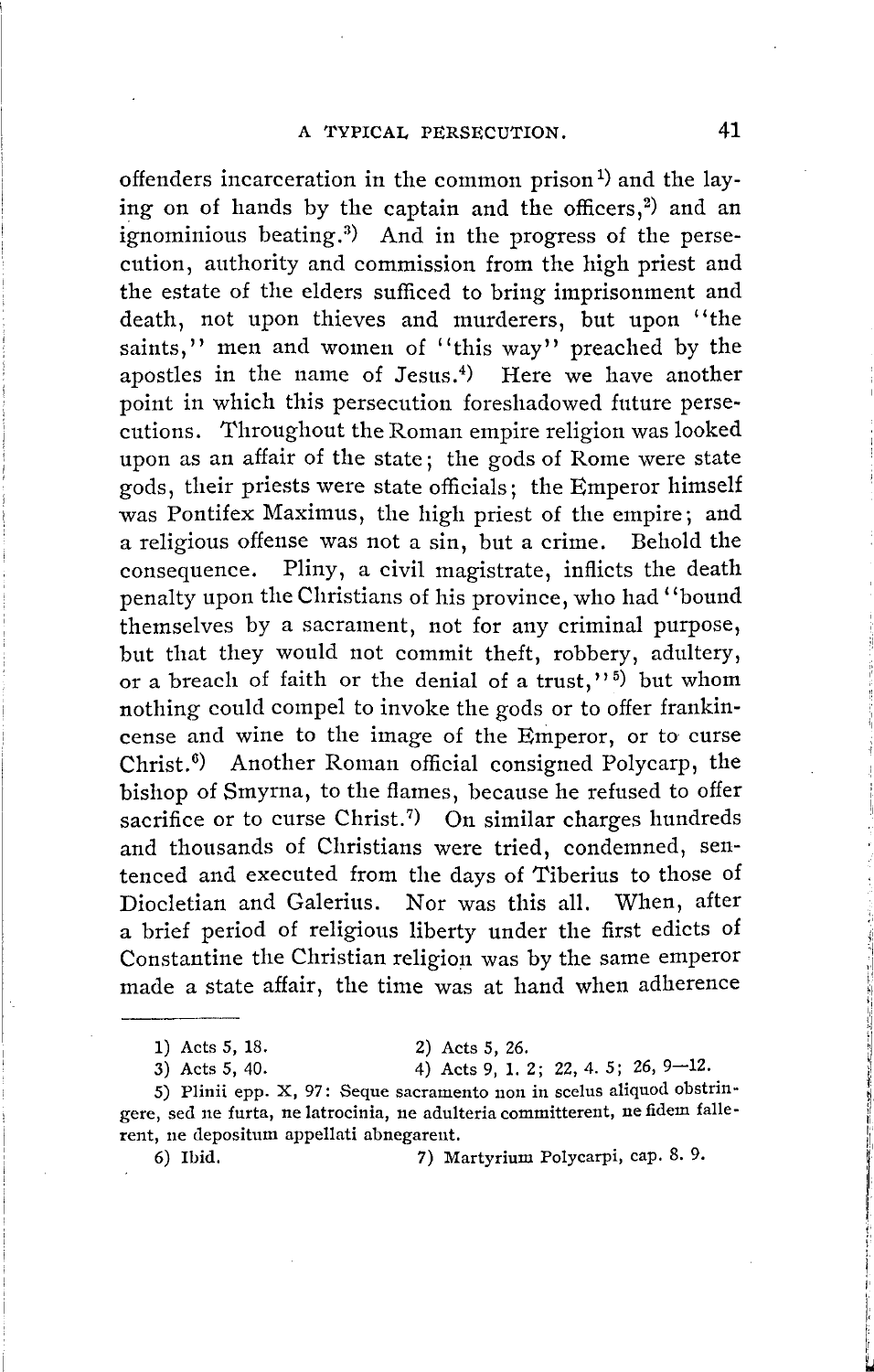to the Nicene creed and doctrine was punished by exile and death, and Athanasius was banished not only by Julian, the Apostate, but by Constantine and Constantius and Valens, who were by themselves and others considered Christian emperors. And through all subsequent ages to the present day, when Lutheran ministers are persecuted and exiled in "Christian" Russia by a "Christian" Czar, the confusion of spiritual and secular authority has been a prolific source of religious persecution.

In the first persecution of Christianity the foremost effort of the persecutors was to silence the preaching of the Gospel whereby the church was planted and extended. Through the word of the apostles men were led to believe on Christ.<sup>1</sup>) Knowing this, the young congregation continued steadfast in the apostles' doctrine,<sup>2</sup>) and the apostles themselves improved every opportunity to preach Christ crucified and risen from the dead, the stone which was set at nought of the builders, which was become the head of the corner, in whom alone there was salvation, there being none other name under heaven given among men, whereby they must be saved.<sup>3</sup>) Nor were Diocletian and his colleagues the first to surmise where the strength of Christianity lay. The very first manifestation of enmity against the pentecostal church was an utterance calculated to blunt the edge of the first pentecostal sermons by setting them down as the rantings of inebriates.4) The first grievance of the authorities against the apostles was "that they taught the people and preached through Jesus the resurrection from the dead."<sup>5)</sup> The first resolution passed by the city council and its assessors with a view of cutting short the progress of this Nazarene movement was: '' Let us straitly threaten them, that they speak henceforth to no man in this

5) Acts 4, 1. 2.

:,•I '

<sup>· 1)</sup> John 17, 20. Matt. 28, 19. 20. Acts 2, 37. 41; 4, 4.

<sup>2)</sup> Acts 2, 42. <br>4) Acts 2, 13. <br>5) Acts 4, 1, 2.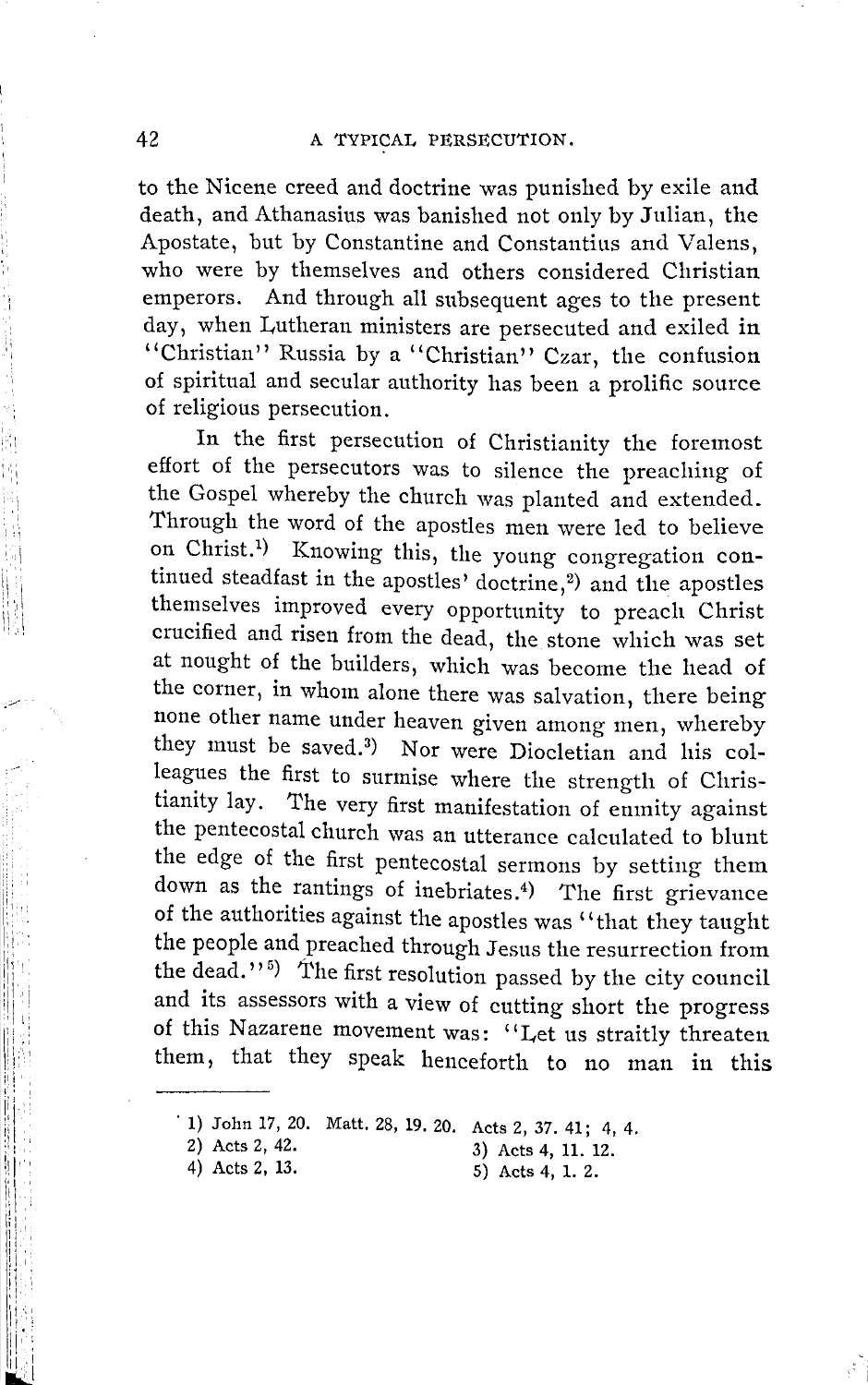name;"<sup>1</sup>) and the first injunction issued in execution of this decree was a command ''not to speak at all nor teach in the name of Jesus."<sup>2</sup>) To preach or not to preach was the first issue between Christianity and its first persecutors. Against the prohibition of preaching the Apostles and their company,<sup>3)</sup> the primitive church, set their prayer: "Lord, behold their threatenings, and grant unto thy servants, that with all boldness they may speak thy word.'' 4) When for their refusal to heed the injunction the preachers were imprisoned,<sup>5</sup>) the angel of the Lord set them free and charged them at once to ''go, stand and speak in the temple to the people all the words of this life.'' <sup>6</sup>) And again we find them arraigned before "the council and all the senate of the children of Israel'' and reprimanded by the high priest, saying: "Did not we straitly command you that ye should not teach in this name? And, behold, ye have filled Jerusalem with your doctrine.''  $^7$  Before the adjournment of that meeting the motion was made and discussed to slay them, $^{8)}$  and though for the time more moderate comisel prevailed, the prohibition of preaching was officially repeated and sharpened by administering the scourge,<sup> $9)$ </sup> with what effect, St. Luke records: "And daily in the temple, and in every house, they ceased not to teach and preach Jesus Christ.... And the word of God increased, and the number of the disciples multiplied in Jerusalem greatly.'' 10) In this, the very first efforts to subdue the church of Christ were typical of all the later persecutions of Christianity by Jews and Gentiles, and of the orthodox church by its adversaries. The procedures against bishops and presbyters by imprisonment, exile, and death, the destruction of churches and Bibles, the banishments of Athanasius and other defenders of the

- 1) Acts 4, 17.
- 3) Acts 4, 23.
- 5) Acts 5, 17. 18; cf. v. 28.
- 7) Acts 5, 21-28.
- 9) Acts 5, 40.

2) Acts 4, 18. 4) Acts 4, 29. 6) Acts *5,* 20.

- 8) Acts *5, 33.*
- 10) Acts 5, 42; 6, 7.

i'  $\ddot{\phantom{0}}$ 

|<br>|<br>|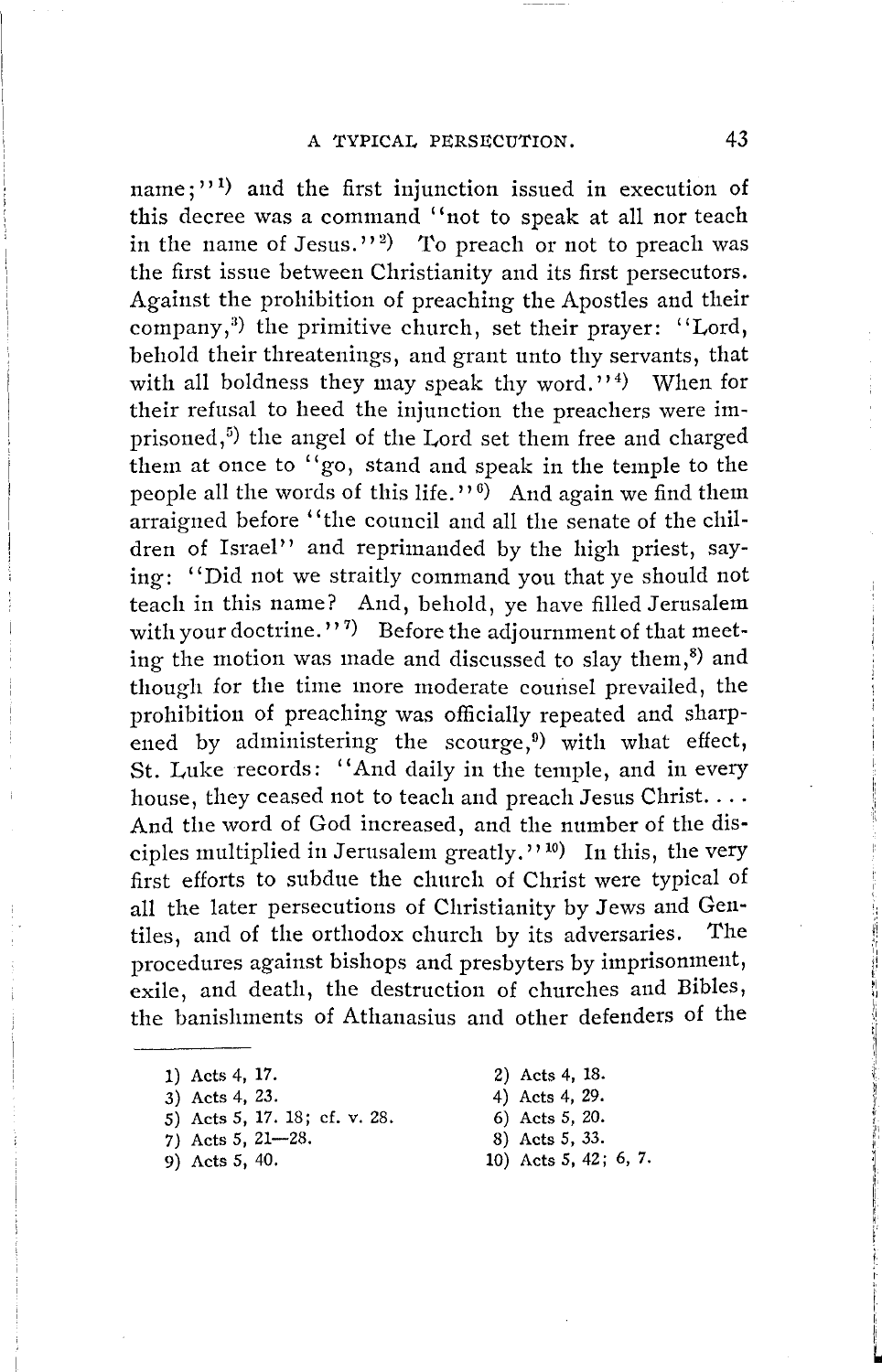Nicene doctrine, the burning of Hus, the measures resorted to against Luther and other confessors of his and later days, were prompted by the same motive of silencing the testimony of the Apostles and Prophets and thereby staying the progress and subduing the power and the very life of the church of Christ.

Another typical feature of the first persecution of Christianity is this, that it occasioned the banding together of various mutually heterogeneous and even antagonistic parties for united efforts against the church. The Sadducees; Annas, Caiaphas, John, Alexander, and all the kindred of the high priest, the council and all the senate, the captain of the temple and the officers, Saul, a zealot among the Pharisees, the various coteries of the synagogues, of Libertines and Cyrenians and Alexandrians and those of Cilicia and Asia, false witnesses, scribes, and even the dissolute infidel Herod-all pooled their interests together to stamp out the hated Nazarenes.<sup>1</sup>) Thus to this day the enemies of the Gospel set aside their discords and camp together when it comes to make war upon the "sect which is everywhere spoken against.''<sup>2</sup>) Thus, to mention but a few examples, the Jews gathered fuel when the gentiles burned Poly carp; Meletians and Arians and Jews and heathen philosophers united in hunting down the defenders of the Nicene faith. Humanism and papism and political interests, crowned and mitered licentiousness and the quest of filthy lucre were leagued together against Lutheranism.

Again, history only repeated itself when in later conflicts the enemies of the church endeavored to lend color to their antagonism by heaping upon the Christians or the exponents of the orthodox church all manner of accusations manifestly false, but persistently repeated. In the first persecution charges which had been slanderously laid against

,,  $\cdot$ ,ii ' I

i '1:i I '' 1 ,,

**<sup>1)</sup>** Acts 4, 1. 2; 5, 17. 18. 21. 24. 26; 6, 9 ff.; 8, 1 ff.; 9, **1** ff. ; 12, **1** ff.

<sup>2)</sup> Acts 28, 22.